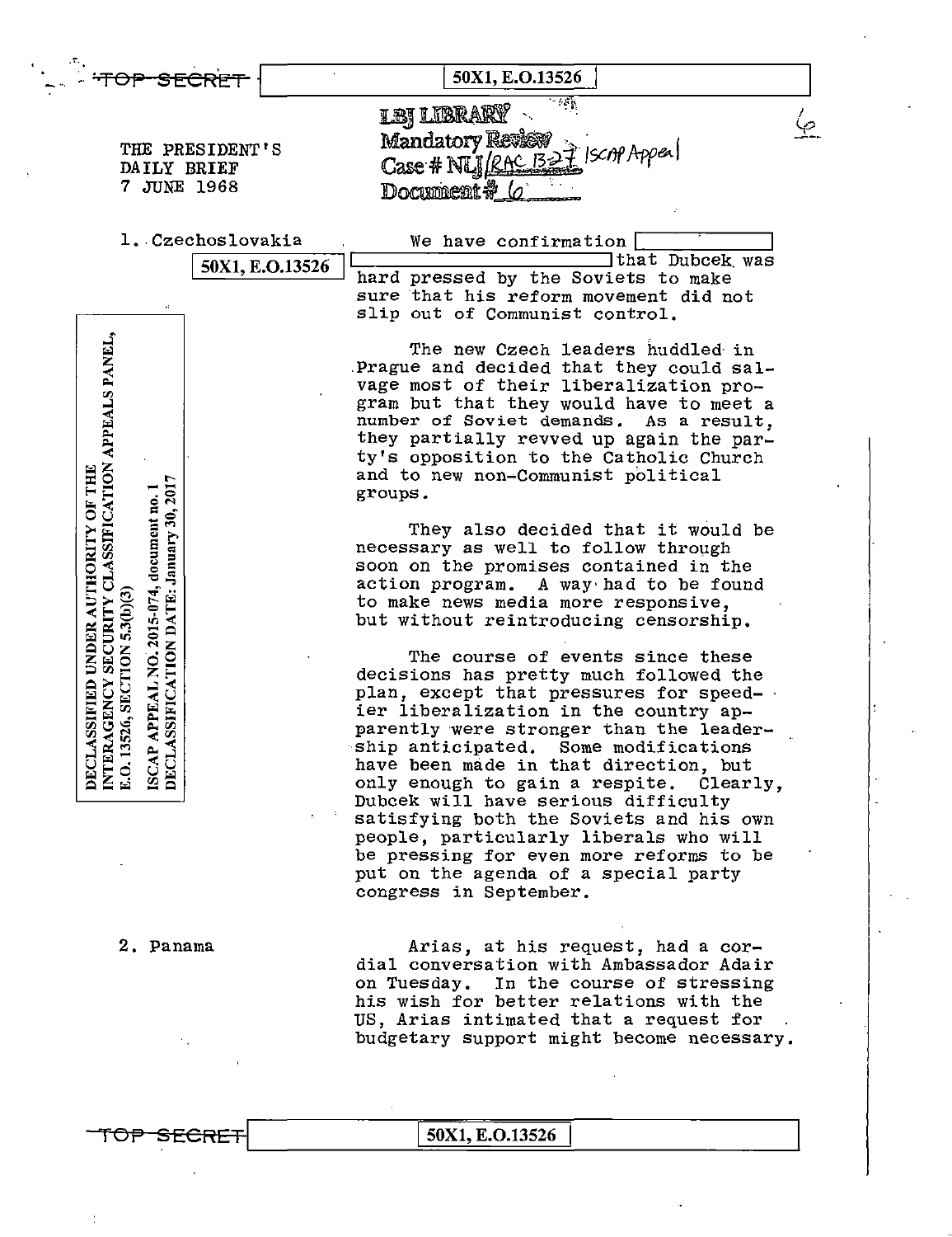## <del>OP SECRET</del>

50X1, E.O.13526

3. Philippines

The appropriation bill for the civic action group in Vietnam is still languishing, primarily for want of a hard push from Marcos. One Senate opposition figure, whose vote could break the deadlock when the special session convenes next month, says he will go along only if another does. The other, arguing that the opposition cannot be expected to lead the drive, apparently is waiting for Marcos to lay his domestic political prestige on the line for the bill.

4. Communist China

nation

There is further evidence of the bad effect the Cultural Revolution is having on exports. Western traders at<br>the recent Canton trade fair complained that Chinese export goods were in short supply and high priced. Exports to Japan in the first four months of this year were about 40 percent lower than in the previous four-month period.

5. Middle East -In the coffee houses and the edi-Kennedy Assassitorial pages of the sensational press, the Arabs are calling the Kennedy assassination a "Zionist plot." They see it as intended to sour Arab relations with the US. Responsible Arab newspapers and officials, however, soberly denounce the crime and stress that it will prob-

in the US.

In Israel, one popular and strongly nationalistic paper has attempted to link the assassination to an Arab international conspiratorial group patterned on pre-Israel Zionist terrorist organizations. It points out that the assassin transferred Arab world political assassination to America. Another paper blames the act on an Arab incitement campaign.

ably provoke strong anti-Arab sentiment

| <del>TOP SECRET</del> | 50X1, E.O.13526 |
|-----------------------|-----------------|
|                       |                 |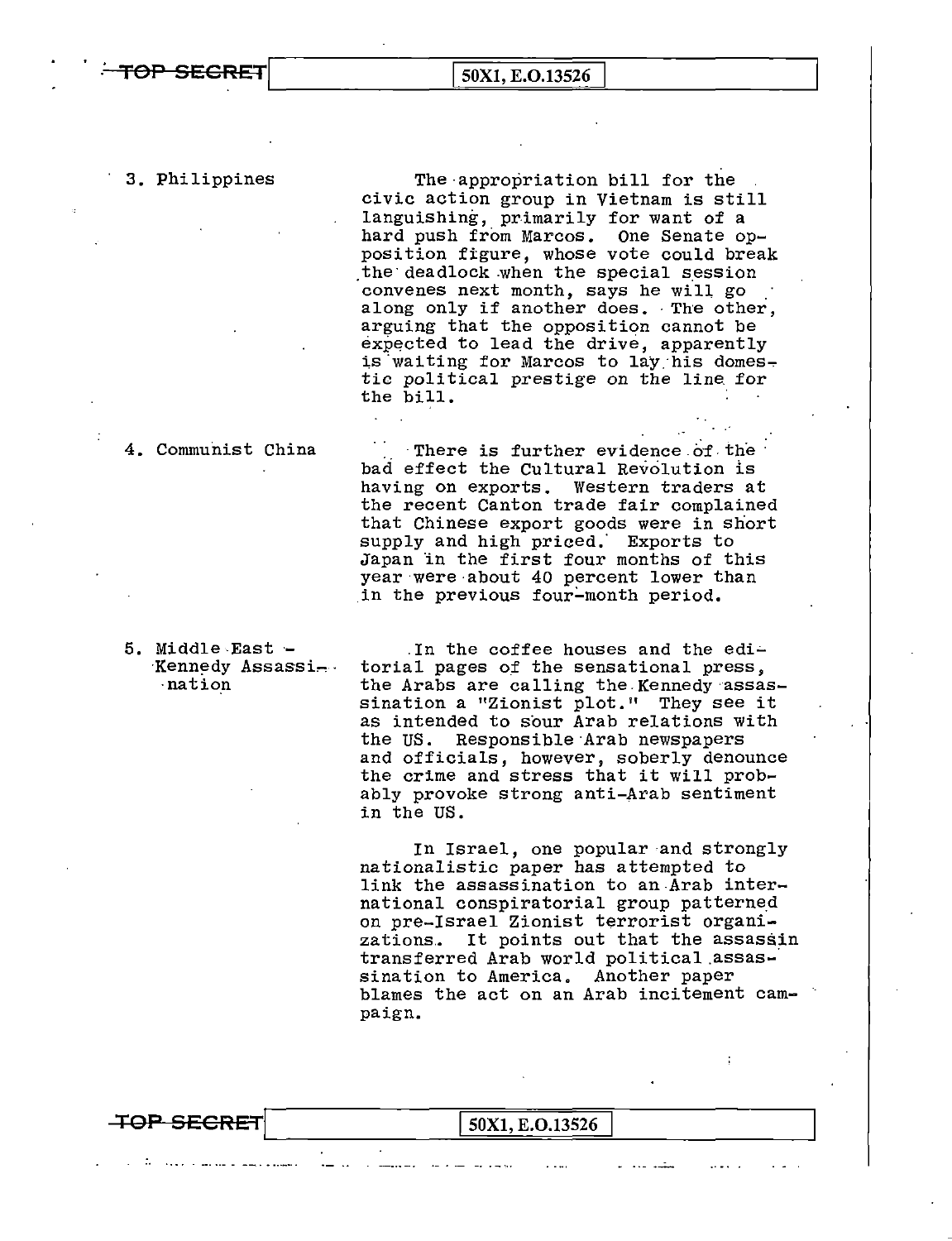

 $\frac{1}{2} \left( \frac{1}{2} \right)^{\frac{1}{2}}$